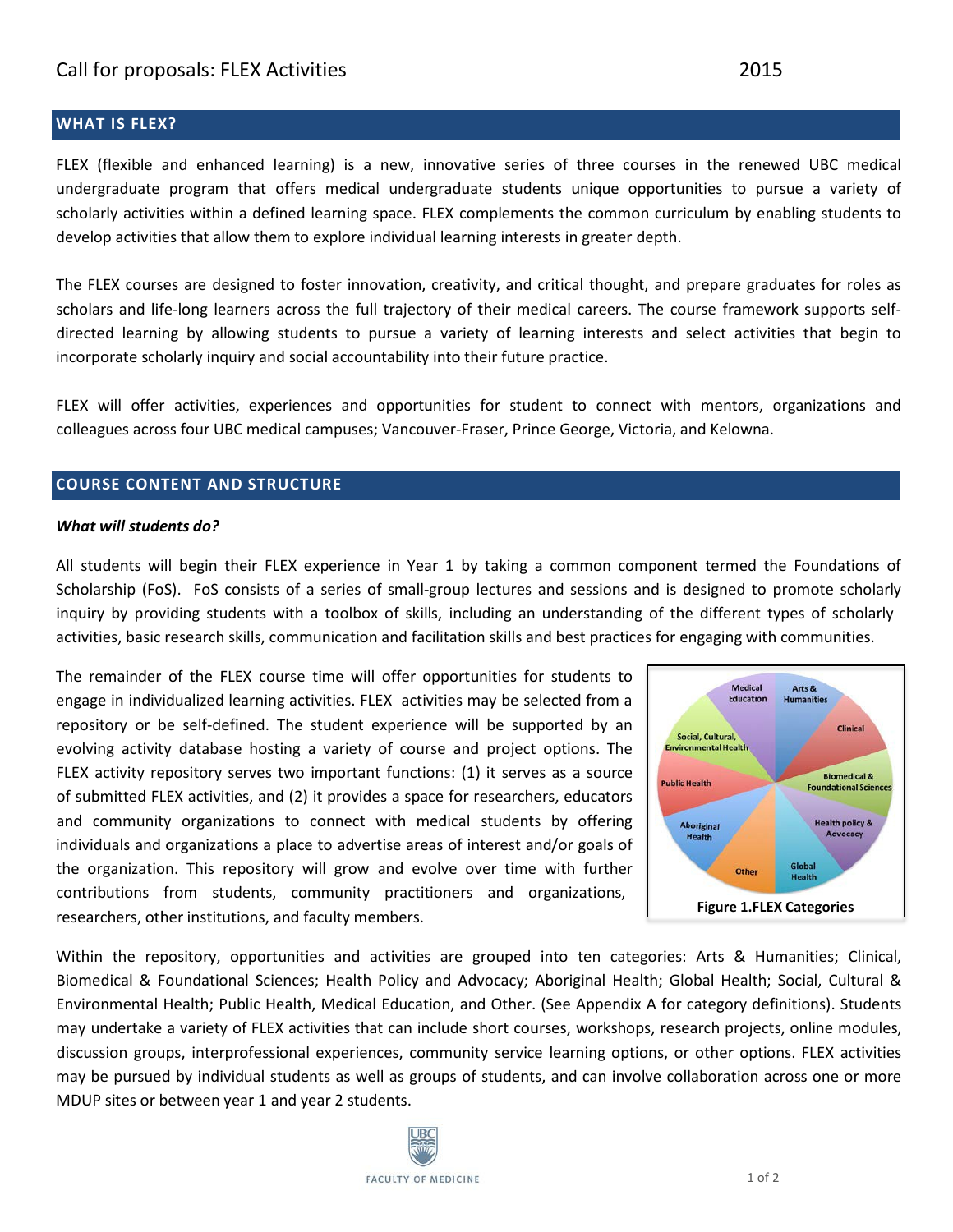

**Figure 2. Curriculum Map.**

FLEX spans the first three years of the medical undergraduate curriculum and is divided into 3 courses; Year 1: MEDD 419, Year 2: MEDD 429, and Year 3: MEDD 439. Years 1 and 2 will utilize a combination longitudinal of half-days (Mondays, 1-5 pm) and dedicated block time, while Year 3 consists only of dedicated block time. Block time refers to consecutive weeks of dedicated time in which a student is solely engaged with FLEX activities. Each FLEX course can be broken down into individual FLEX sessions (see Figure 2 and Appendix B) and each FLEX session is identified by a session number (please see Appendix B). Students may participate in a FLEX activity that occurs in a single FLEX session, or they may participate

in a larger project that spans more than one FLEX session or more than one year.

#### **HOW CAN YOU GET INVOLVED?**

If you have an activity, research project or other learning opportunity that you think will be of interest to medical students, FLEX is an excellent way to engage with one or more bright, capable and eager individuals.

To advertise your area of interest, or a particular activity or project within the FLEX course repository, you and/or your organization are invited to fill out an Activity Proposal form. This form will provide information such as a description of the activity, time required to complete the project, and contact information. Please see Appendix B for proposal forms and additional information.

#### **CONTACT**

For more information about the FLEX course, please contact:

| Dr. Marjon Blouw              | <b>Jennifer MacMillan</b>     |  |
|-------------------------------|-------------------------------|--|
| <b>FLEX Course Director</b>   | <b>FLEX Course Manager</b>    |  |
| <b>Island Medical Program</b> | <b>Island Medical Program</b> |  |
| mblouw@uvic.ca                | jmacm@uvic.ca                 |  |
| 250-472-4102                  | 250-472-5507                  |  |

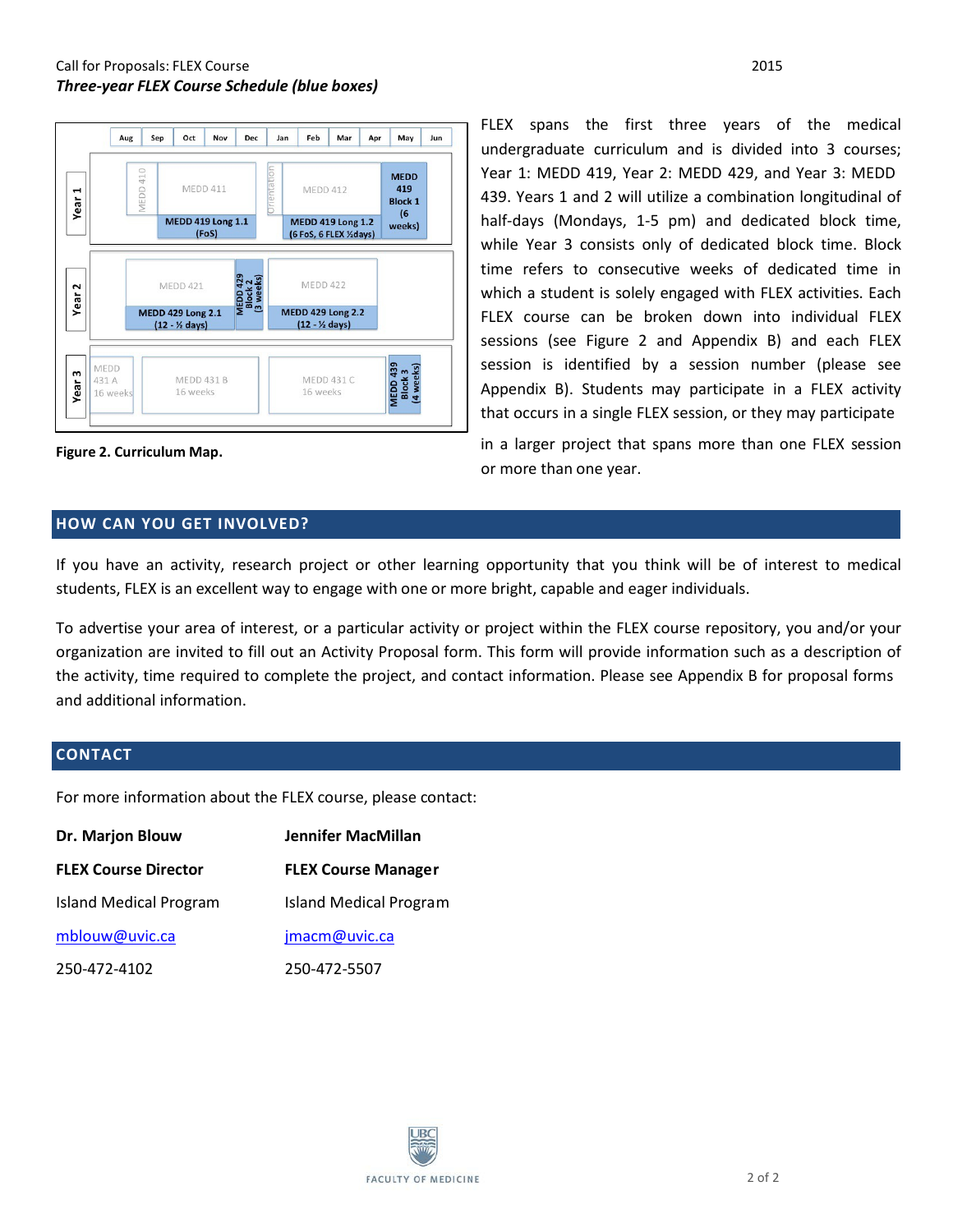## **Completing the FLEX Activity Proposal Form**

The purpose of the FLEX Activity Proposal form is to provide data on opportunities that future students might engage in during the MEDD 419, 429 or 439 ('FLEX') courses in the renewed UBC MDUP curriculum. These activities will reside in a database organized by activity category and activity type. Some entries on the form are self-explanatory, while others less so. This guide and associated appendices addresses the latter aspects.

**Title of FLEX Activity** - Please provide a title for your activity. (250 characters or fewer)

**Activity Category** – FLEX activities fall into one or more of 10 categories; some activities may naturally align with more than one category. For example, a Global Health project may be structured such that it also addresses Health Policy & Advocacy, or Social, Cultural and Environmental Health. Definitions of each category are given in Appendix A. Please check all that apply to your activity.

**Select Course / Session(s)** – These options align with the curriculum map in the 'Call For Proposals' document. FLEX time occurs in Year 1, Year 2 and Year 3, and utilizes a combination of half-days on Monday afternoons (1:00 – 5:00) and block times (full weeks dedicated solely to FLEX). Your proposed activity or any activity you develop with a student may be appropriate for one particular FLEX session, may span more than one FLEX session or may cross years. Based on the table below, please select the session or sessions that are best suited to your activity.

| Course 1<br>Year<br>and | <b>FLEX Session</b>                                          | Date                        |
|-------------------------|--------------------------------------------------------------|-----------------------------|
| number                  |                                                              |                             |
| Yr 1: MFDD 419          | Long 1.2 (6 – $\frac{1}{2}$ days available in Yr 1, spring)  | Feb 29, 2016 - Apr 11, 2016 |
| Yr 1: MEDD 419          | Block 1 (6 weeks dedicated FLEX time)                        | Apr 18, 2016-May 24, 2016   |
| Yr 2: MFDD 429          | Long 2.1 (12 $ \frac{1}{2}$ days available in Yr 2, fall)    | Aug 22, 2016-Nov 21, 2016   |
| Yr 2: MFDD 429          | Block 2 (3 weeks dedicated block time, Yr 2: Dec)            | Nov 28, 2016-Dec 12, 2016   |
| Yr 2: MEDD 429          | Long 2.2 (12 - $\frac{1}{2}$ days available in Yr 2, spring) | Jan 2, 2016-April 3, 2016   |
| Yr 3: MEDD 439          | Block 3 (4 weeks dedicated FLEX time)                        | TBD                         |

**Delivery Details** – Does the activity require the student to be onsite for the activity or can the activity be undertaken online (skype, videoconference, email contact, etc.).

**Primary Location** – If your project or activity can only be offered in a certain region and/or is associated with a particular campus, please indicate so on the form. If the activity is available to students from more than one campus or all campuses, please select the appropriate boxes.

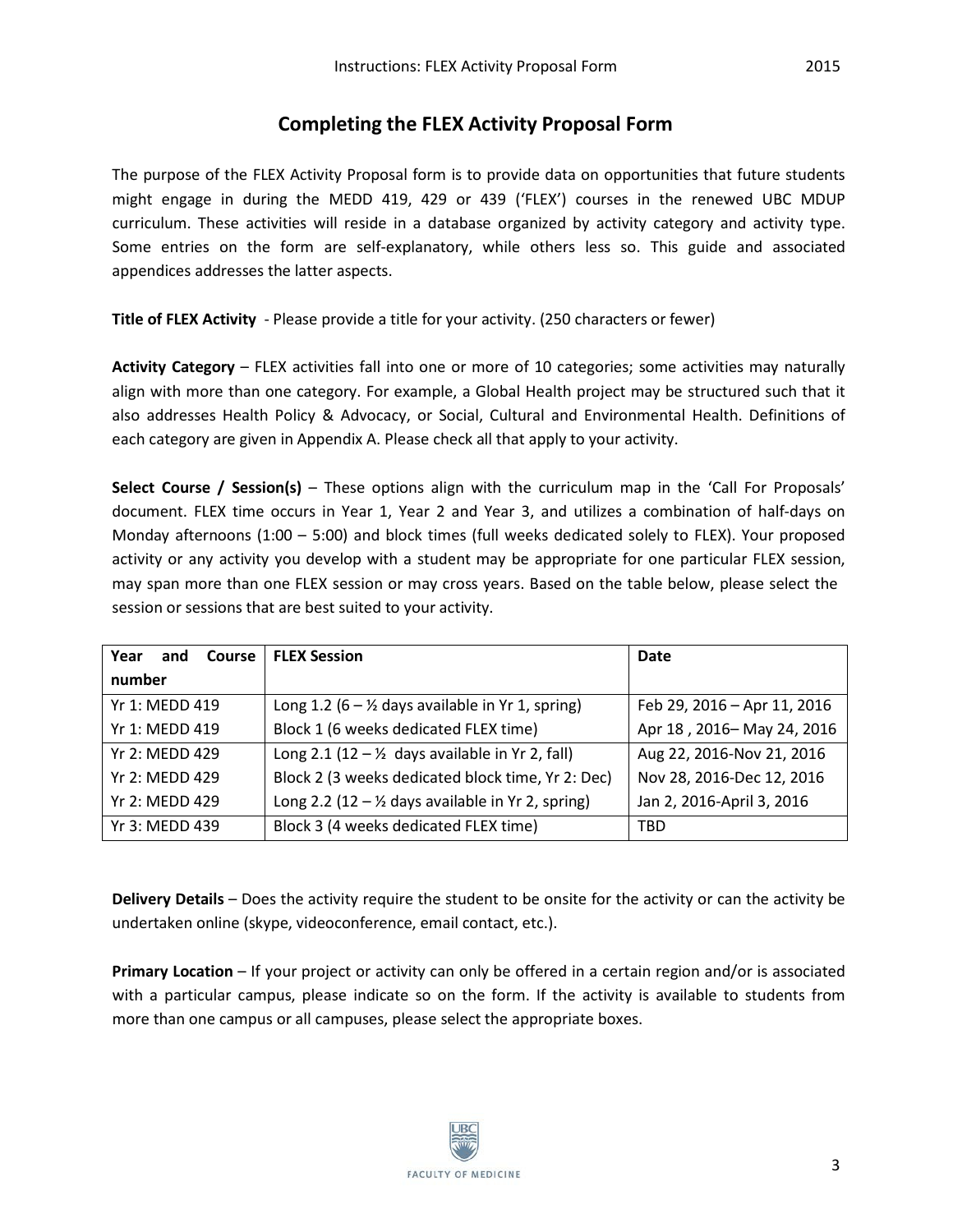**Estimated Time to Complete** – If you have a pre-defined activity (workshop series, etc.), please provide your best estimate, in hours, of the time required to complete the activity. If the time estimate is dependent upon the activity and the student, please state "subject to discussion with student". Students earn FLEX points in their course assessment based on the accumulation of activity hours (1 FLEX point is earned for each week of activity (approximately 28 hours of activity).

**Supervisor(s)** – Please provide the name of the student who will be supervisor the student.

**Number of Students Who Can Participate** – It is important to note here if an activity requires a minimum enrollment to run (many workshops and online courses have this restriction). Equally, it is important to know if there is a maximum number who can engage in the activity at any one time.

**Prerequisites** – If successful completion of an activity is founded on prior knowledge or level of achievement, please indicate clearly the nature of this criterion.

**Costs** – Some activities may have costs attached (such as registration or completion / certificate fees). Please indicate the total cost to the student(s), if any, involved in undertaking the activity.

**Describe Your Area of Interest and/or Potential Activities** – In non-technical language (so far as possible), give a brief high-level description of your area of interest and the types of activities in which a student might become involved.

**Continuation** – Has this activity been undertaken previously within the FLEX course?

**Type of Activity** – Select the appropriate description of this activity. If you are interested in working with a student but do not have a pre-defined activity, please state "subject to discussion with student".

**Suggested Deliverables** – A deliverable is any product the student is expected to create or undertake to complete the activity. Examples of deliverables may include but are not limited to: the production of educational materials (pamphlets, database or website), literature reviews, chart reviews, an abstract, poster, manuscript or presentation. In the case of a workshop series or short course, the deliverables may include a reflection, a written piece, a debate, etc. The course is designed to support a wide variety of activities and deliverables. Students are advised that deliverables should be discussed with the assigned activity supervisor prior to engaging in the activity. NOTE: Successful completion of an activity from the viewpoint of the FLEX course is based on demonstrated learning within the activity, not on achieved deliverables per se.

**Student Application Process** – Please indicate the step(s) required in order for a student to apply for the activity, manner of contact with activity supervisor(s), and any deadlines attached to the activity.

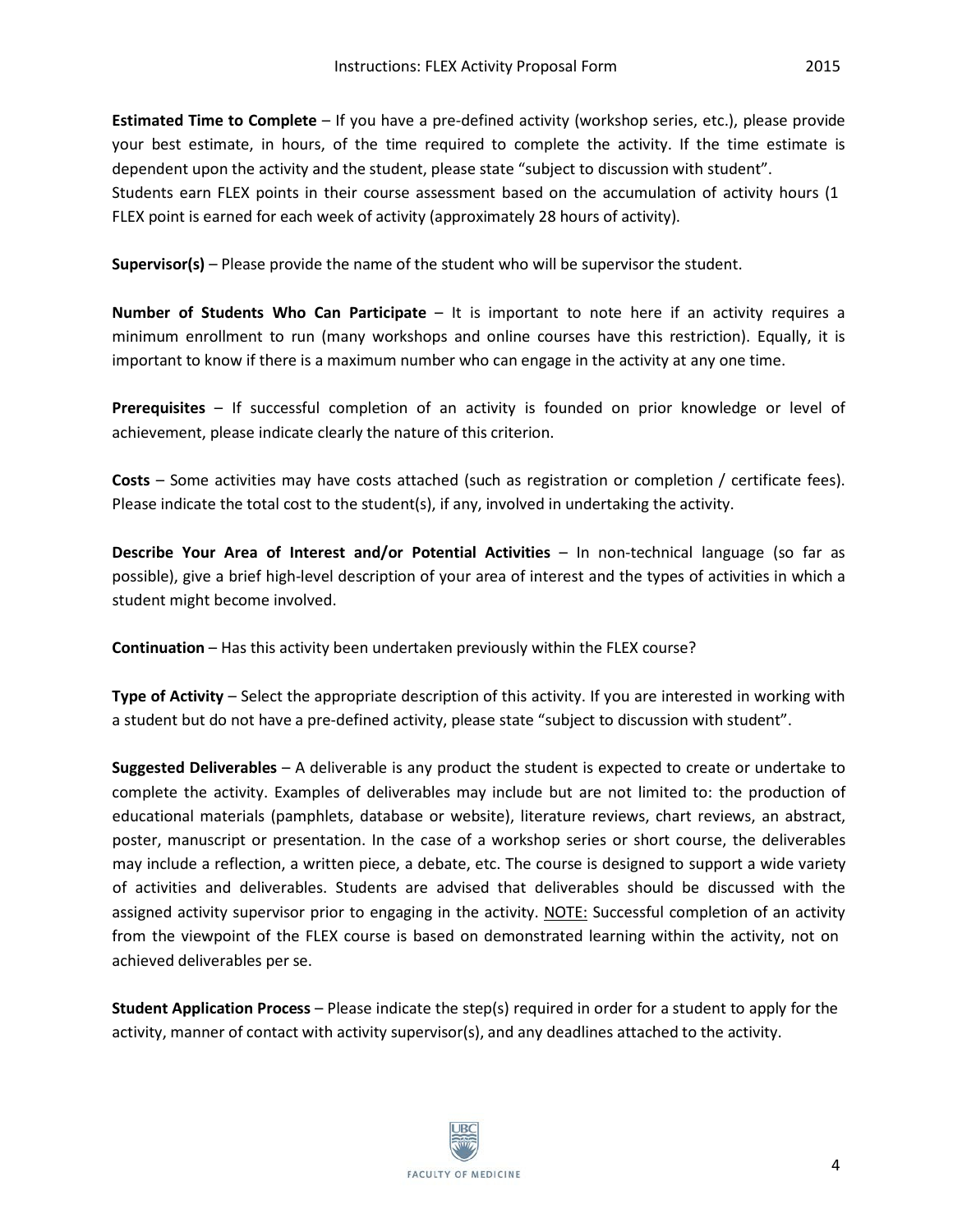# **Appendix A. Definitions of FLEX Repository Categories**

**Global Health:** Global Health embraces the realms of 'notion', 'objective' and 'research / practice', and as such the Consortium of Universities for Global Health (Kaplan et al., 2009) define global health as *"an area for study, research, and practice that places a priority on improving health and achieving equity in health for all people worldwide. Global health emphasizes transnational health issues, determinants, and solutions; involves many disciplines within and beyond the health sciences and promotes interdisciplinary collaboration; and is a synthesis of population-based prevention with individual-level clinical care."* This intentionally comprehensive definition translates into a broad scope of potential FLEX activities; for example see the workshops offered through the UBC GHI [\(http://globalhealth.med.ubc.ca/service/student-groups/global-health-initiative/global-health](http://globalhealth.med.ubc.ca/service/student-groups/global-health-initiative/global-health-initiative-workshops/)[initiative-workshops/\)](http://globalhealth.med.ubc.ca/service/student-groups/global-health-initiative/global-health-initiative-workshops/), the Global Health e-Learning Center [\(http://www.globalhealthlearning.org/\)](http://www.globalhealthlearning.org/); see also the UBC Faculty of Medicine's Global Health

Initiative [http://globalhealth.med.ubc.ca/.](http://globalhealth.med.ubc.ca/)

Kaplan, JP, C Bond, MH Merson et al. 2009. Toward a common definition of global health. *Lancet* 373: 1993- 95. [http://dx.doi.org/10.1016/S0140-6736\(09\)60332-9;](http://dx.doi.org/10.1016/S0140-6736(09)60332-9)

**Social, Cultural & Environmental Health:** The Canadian reality is one of a pluralistic and multicultural society, living in an expansive and geographically diverse country. We rank 2<sup>nd</sup> in land area at almost 10 million km<sup>2</sup>, 37<sup>th</sup> in population size at just over 35 million people and 9<sup>th</sup> in terms of per capita GDP (with a purchasing power parity of almost \$45,000). Yet 81% of Canadians live in an urban context, 75% live within 160 km of the Canada – US border, and almost 10% are deemed 'low-income' Canadians (all data from Government of Canada websites,

e.g., [http://www4.hrsdc.gc.ca/.3ndic.1t.4r@-eng.jsp?iid=34\)](http://www4.hrsdc.gc.ca/.3ndic.1t.4r%40-eng.jsp?iid=34). Not surprisingly, health promotion and provision is both complex and costly. According to the World Health Organization environmental health addresses *"all the physical, chemical, and biological factors external to a person, and all the related factors impacting behaviours. It encompasses the assessment and control of those environmental factors that can potentially affect health"* 

[\(http://www.who.int/topics/environmental\\_health/en/\)](http://www.who.int/topics/environmental_health/en/). The range of possible FLEX activities in this category is broad, including immigrant / refugee health, population diversity & health beliefs, gender & age, social & economic determinants, urban, rural & remote health, cultural competence, health impacts of climate change & pollution, workplace safety, spirituality, addiction, abuse in society, sexual health, complementary and alternative medicine, and more. It encompasses the various determinants of health.

**Public Health:** Definitions of public health invariably reference a focus on populations rather than individuals, on prevention and health promotion rather than curative medicine, and policy development and regulation focused on safety and quality of life. The Public Health Agency of Canada definition reads: *"Public health can be described as the science and art of promoting health, preventing disease, prolonging life and improving quality of life through the organized efforts of society. As such, public health combines sciences,skills, and beliefs directed to the maintenance and improvement of the health of all people through collective action"* [\(http://www.phac](http://www.phac-aspc.gc.ca/publicat/sars-sras/naylor/3-eng.php#s3a2)[aspc.gc.ca/publicat/sars-sras/naylor/3-eng.php#s3a2\)](http://www.phac-aspc.gc.ca/publicat/sars-sras/naylor/3-eng.php#s3a2). FLEX activities in this category might overlap

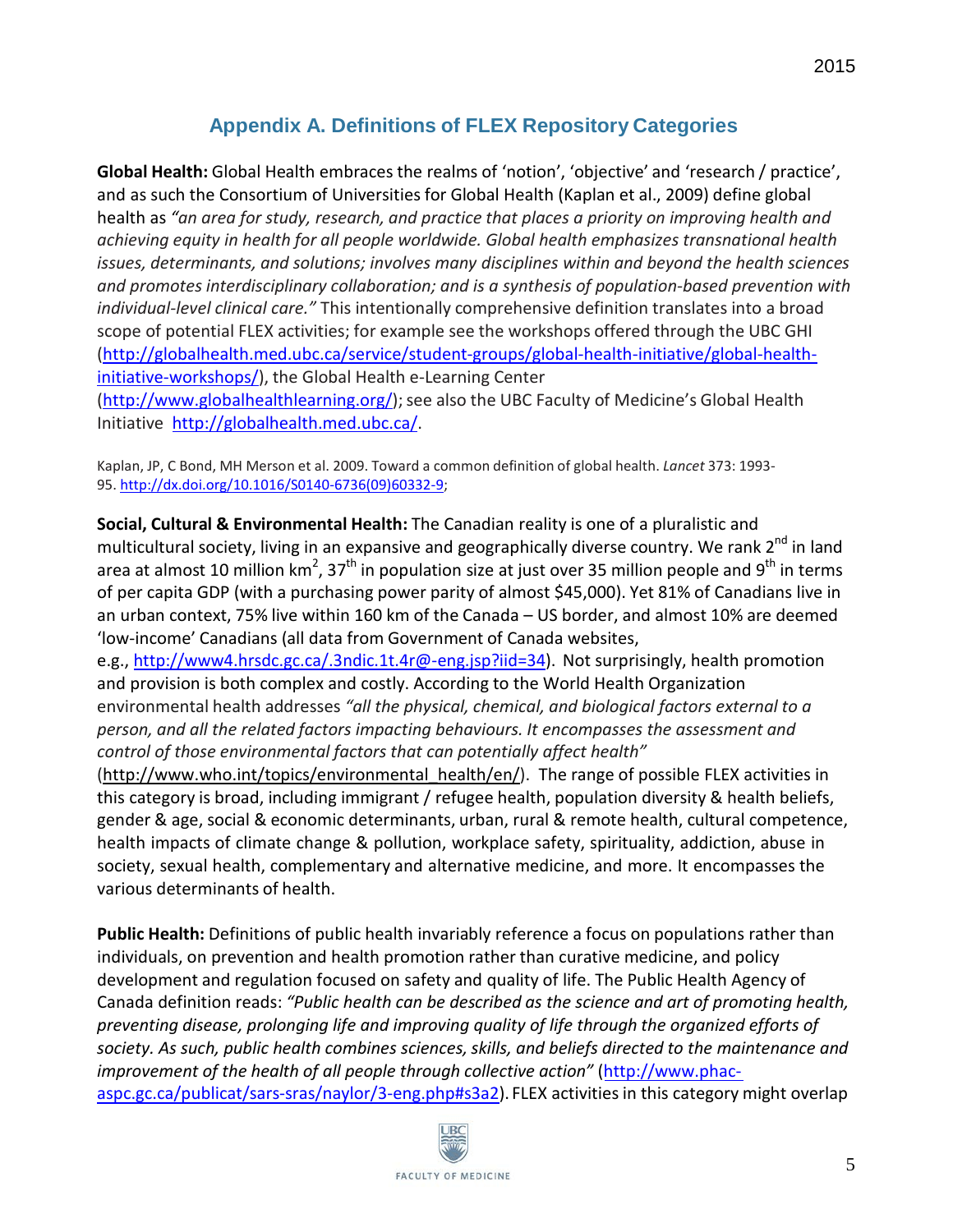with other categories (such as Social, Cultural and Environmental Health, Medical Education, or Health Policy and Advocacy). Such activities could embrace realms such as epidemiology & population health, health literacy & health promotion, chronic & infectious disease, surveillance, food safety, screening & intervention, occupational health, and risk communication among others. A useful guide to this category is the *AFMC Primer on Population Health*, found at [http://phprimer.afmc.ca/.](http://phprimer.afmc.ca/)

**Medical Education:** The field of medical education explores the formal and informal teaching / training of health care professionals. It examines different pedagogies (e.g., problem-based versus case-based), scrutinizes best practices, analyses curriculum (e.g., explicit versus hidden), and studies relationships within and among institutions, disciplines, organizations, governments and communities. It has been noted, in reference to how physicians in particular are trained, that "Medical education seems to be in a state of perpetual unrest" (Cooke et al., 2006: 3339), and that "(t)he development of medical education [is] a history of reform without change" (Lempp and Seale, 2004: 770). This FLEX category allows students to critically examine how they themselves are being taught, by what ways and means, with the objective of producing the best possible clinician / researcher. Activities might focus on learner styles and group conformity, e-learning modalities, interprofessional care, assessment and evaluation, and many others. For information visit the Canadian Association for Medical Education [\(http://www.came-acem.ca/\)](http://www.came-acem.ca/)

Cooke, M, DM Irby, W Sullivan and KM Ludmerer. 2006. American medical education 100 years after the Flexner Report. *NEJM* 355: 3339-44. [http://dx.doi.org/10.1056/NEJMra055445.](http://dx.doi.org/10.1056/NEJMra055445) Lempp, H and C Seale. 2004. The hidden curriculum in undergraduate medical education: qualitative study of medical students' perceptions of teaching. *BMJ* 329: 770-773. [http://dx.doi.org/10.1136/bmj.329.7469.770.](http://dx.doi.org/10.1136/bmj.329.7469.770)

**Arts & Humanities:** As attributed to Hippocrates, *"Wherever the art of medicine is loved, there is also a love of humanity."* Many medical schools in North America have recognized the value of an interdisciplinary curricula incorporating medical humanities through which students explore the intersection of health and healing with programsin the Arts (e.g., literature, visual arts), Humanities (e.g., philosophy, religious studies) and Social Sciences (e.g., anthropology, psychology, cultural studies). As noted by the Medical Humanities program at NYU *"Attention to literature and the arts helps to develop and nurture skills of observation, analysis, empathy, and self-reflection -- skills that are essential for humane medical care. The social sciences help us to understand how bioscience and medicine take place within cultural and social contexts and how culture interacts with the individual experience of illness and the way medicine is practiced"* [\(http://medhum.med.nyu.edu/\)](http://medhum.med.nyu.edu/). It also

encompassesthe emerging field of Narrative Medicine: "*The care of the sick unfolds in stories. The effective practice of healthcare requires the ability to recognize, absorb, interpret, and act on the stories and plights of others. Medicine practiced with narrative competence is a model for humane and effective medical practice. It addresses the need of patients and caregivers to voice their experience, to be heard and to be valued, and it acknowledges the power of narrative to change the way care is given and received.*" [\(http://ce.columbia.edu/narrative-medicine\)](http://ce.columbia.edu/narrative-medicine). FLEX activities in this category might engage the student in the production, critical analysis & reflection or synthesis of creative work(s) in the context of clinical practice and/or population health. Visit the Medical /

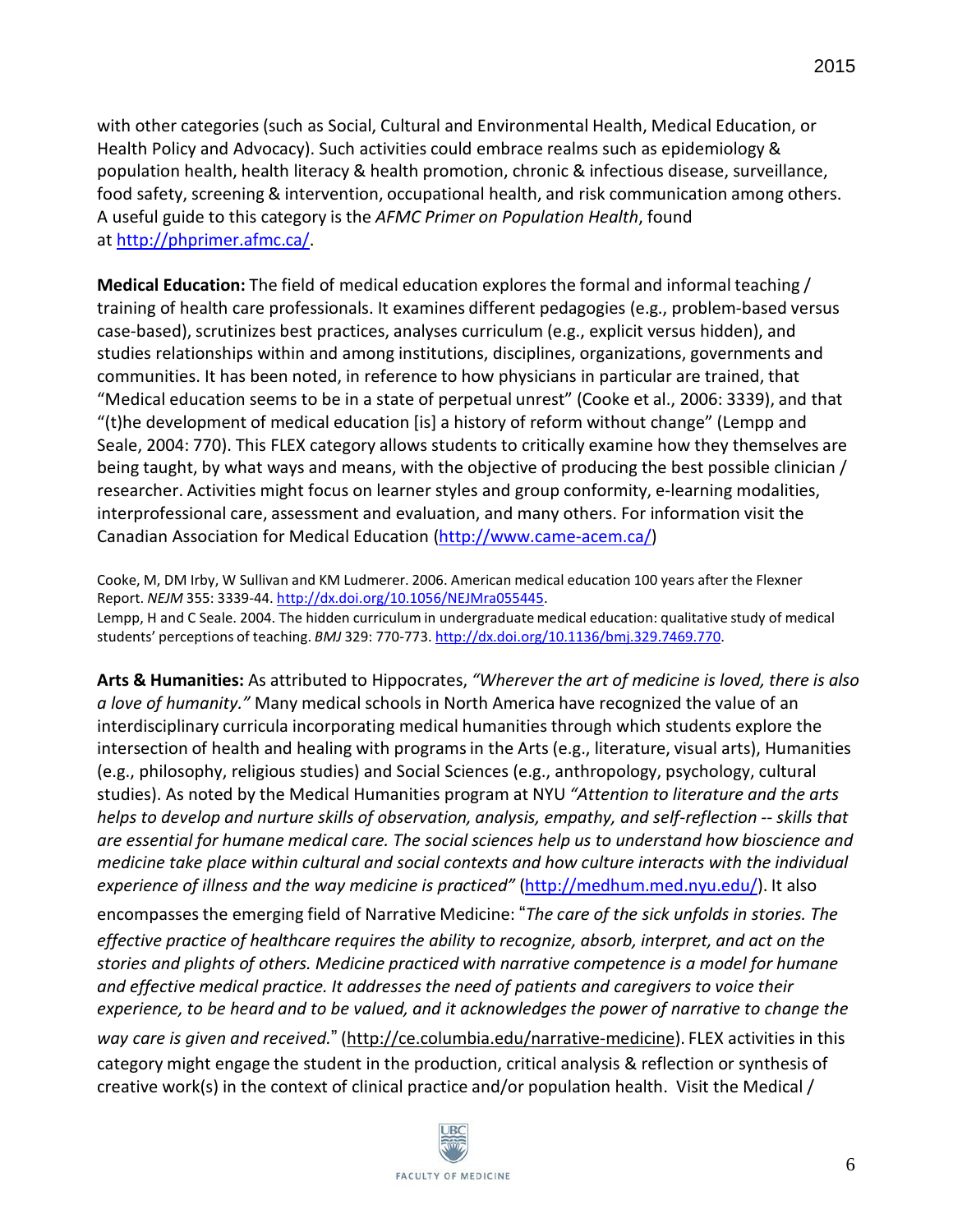Health Humanities in Canada site at [http://www.medhealthhumanities.ca/\)](http://www.medhealthhumanities.ca/) and the Arts Health Network [\(http://artshealthnetwork.ca/\)](http://artshealthnetwork.ca/).

**Clinical:** Activities and research in this category involve the investigation of the etiology, prevention, diagnosis or treatment of human disease using human subjects, human populations or materials of human origin. Students may undertake chart reviews, research projects, educational projects or short courses.

## **Biomedical and Foundational Sciences**

The category represents a broad area of science that looks for ways to understand healthy structure and function of the human body, and prevent and treat diseases that cause illness and death in people and in animals. This category includes many areas of both the life and physical sciences.

**Health Policy & Advocacy:** Activities in this category explore ways that health care systems, governments, doctors and patients can interact to deliver health care. Students can study how regulatory policy shapes health care delivery costs and benefits of new technologies, or the efficiency and effectiveness of health care systems. Many other policy decisions can fit here as well, such as taxation on junk food, looking at the healthy built environment, legalizing marijuana, harm reduction, and more. For resources, visit the Canadian Health Policy Institute, an independent body "conducting, publishing and communicating evidence-based socio-economic research on health system performance and health policy issues that are important to Canadians." [\(http://www.canadianhealthpolicy.com/\)](http://www.canadianhealthpolicy.com/). For advocacy resources, see for example the Canadian Health Coalition [\(http://healthcoalition.ca/\)](http://healthcoalition.ca/)) .

**Aboriginal Health:** As noted in Waldram, Herring and Young (2006: 3), "the health of any human population is a product of a complex web of physiological, psychological, spiritual, historical, sociological, cultural, economic, and environmental factors." Nowhere is this more evident in Canada than with regard to the health of its aboriginal populations (First Nations, Inuit and Métis), for whom life expectancy is almost 7 years lower than the general population, heart disease is 1.5x higher, T2D 3x to 5x greater, TB infection rates 8x - 10x higher, and suicide / self-inflicted injury is the leading cause of death (among First Nations youth and adults < age 44) (all data from Health Canada [www.hc-sc.gc.ca\)](http://www.hc-sc.gc.ca/). The latitude for FLEX activities in this category is extensive, including health disparities; social and economic determinants; health research with FN communities; traditional knowledge, diet and healing practices; urban aboriginal populations; colonization and de-colonization; racism; and environmental degradation / climate change, among others. Visit the UBC Faculty of Medicine Centre for Excellence in Indigenous Health [\(http://health.aboriginal.ubc.ca/\)](http://health.aboriginal.ubc.ca/) as well as the National Collaborating Centre for Aboriginal Health

website [\( http://www.nccah-ccnsa.ca/en/\)](http://www.nccah-ccnsa.ca/en/).

Waldram, JB, Herring, A and Young, TK 2006. *Aboriginal Health in Canada: Historical, Cultural and Epidemiological* Perspectives, 2<sup>nd</sup> ed. University of Toronto Press, Toronto.